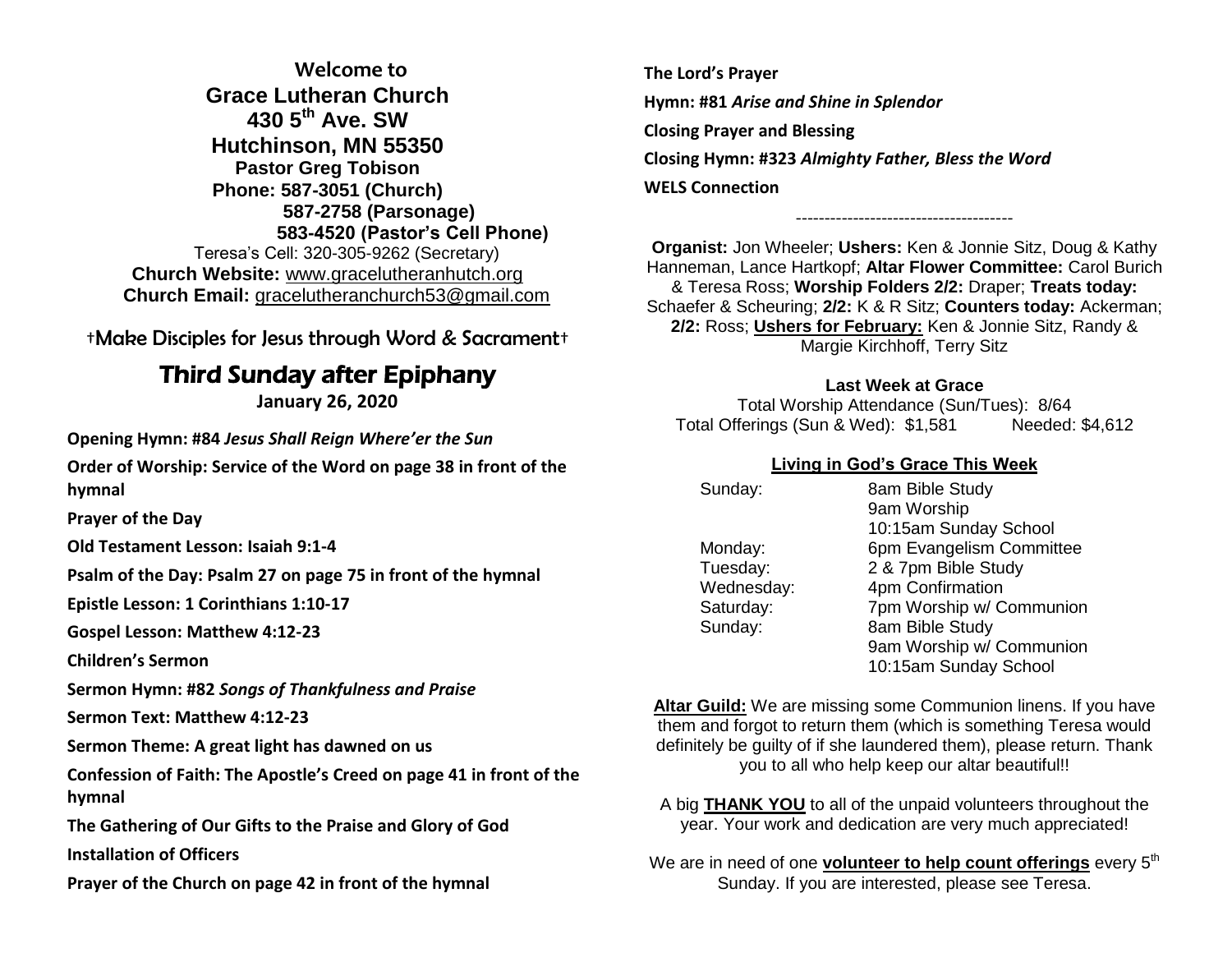**Please note:** Pastor Tobison has returned his call to Eugene, OR. Please pray for the members at Trinity Lutheran Church as they continue to search for a new pastor.

Here are the results for the **School Survey**: 28 – In favor; 12 – Opposed; 1 – Undecided The voter's authorized payment for a detailed blueprint to get a more accurate picture of how the budget will change with a new school.

**Jesus Cares** is in **great** need of volunteers!!! Duties would include helping them with: doors and the elevator, crafts, visiting, smiling, and having a good time learning about Jesus. Please see Doug Hanneman or Pastor Tobison if you are able to help.

### **Newly elected Council Members:**

**Financial Secretary:** Ryan Bushman (2<sup>nd</sup>); **Elder:** Scott Stark (1<sup>st</sup>); **Trustees:** Jason Kiecker (1<sup>st</sup>) & Joel Plath (1<sup>st</sup>); **Education:** John Hohenstein  $(2^{nd})$ . Installation of all officers will take place today.

# **Save the Date:**

Sunday, February 9: Fellowship/Game Day at 2pm Bring an appetizer and a game if you have a favorite

Friday, February 21: Play at Martin Luther College at 7pm See bulletin board for more information

> March 12 & 13: Movie night at Grace at 7pm *Unplanned*

April 17-25: TBD – Play at Bethany Lutheran College *Treasure Island*

May 22: Tour of St. John's College & St. John's Bible More info to come

August: St. Paul Saints game (possible date Aug. 30)

Immanuel Lutheran School: 320-587-4858 Brian Gephart, Principal: 269-932-5117 Ryan Bushman, President: 320-583-2801 Tim Utsch, Vice President: 320-232-3384